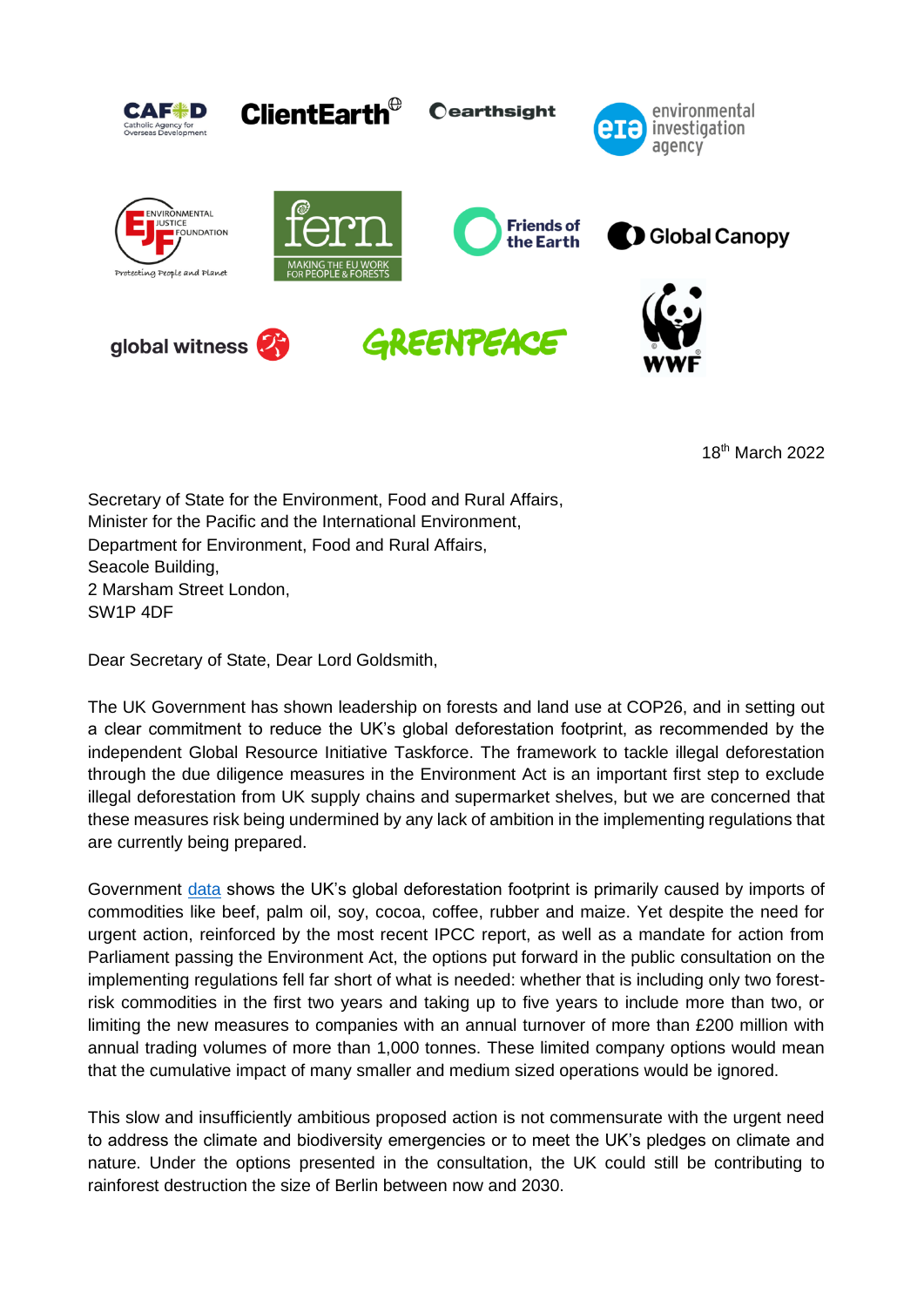It is essential that all seven forest-risk commodities mentioned above are included in the scope of the due diligence measures from the start, and it is critical that these measures become effective within a year of the regulations being adopted. There are clear advantages in tackling key commodities simultaneously, including greater efficiencies for business and greater impact on deforestation. These should be accompanied by targeted measures, including financial support and capacity-building, to empower Indigenous Peoples, local communities, local civil society organisations, and smallholders to address local drivers of deforestation and to secure their rights and livelihoods.

All companies should be required to comply, regardless of legal size, form or turnover. This would be consistent with the UK Timber Regulation and ensure companies do not evade the rules by setting up smaller shell companies. Given that the new regulations will only apply to illegal deforestation - less ambitious than many industry commitments - companies should already be aware of the illegality risks in their supply chains, be monitoring their supply chains for illegally produced commodities, and therefore be ready to comply with the required due diligence measures.

We urge that the secondary legislation clearly specifies what businesses need to do to meet their due diligence obligations. It is essential that the measures provide details of the categories and types of law on land use and ownership that businesses must comply with, including those explicitly protecting the rights of indigenous peoples and local communities.

It is also critical that companies are required to ensure traceability in their supply chains, and to report transparently on the due diligence measures taken and potential risks - and that the government empowers and resources the relevant authorities to effectively monitor and enforce the legislation. While monetary sanctions could play a role in some contexts of minor violations to the due diligence obligation, the full range of potential sanctions should be included, and stringent enforcement mechanisms should be used.

There is no solution to the climate and biodiversity emergencies without a solution to tropical deforestation, the conversion of other critical habitats, and the human rights violations that often drive or result from them. The solutions need to involve indigenous peoples and forest peoples whom study after study has shown to be the best guardians of the forest. This government succeeded in making forests and land use so prominent at COP26, and this leadership must now be translated into action. Please use your good offices to ensure that the measures introduced under the Environment Act are fit for the task.

Yours sincerely,

Christine Allen, Director - CAFOD Mike Davis, CEO - Global Witness Hugh Knowles, Co-Executive Director - Friends of the Earth (England, Wales, Northern Ireland) Sam Lawson, Director - Earthsight Niki Mardas, Executive Director - Global Canopy Hannah Mowat, Campaigns Coordinator - Fern Kate Norgrove, Executive Director of Advocacy and Campaigns - WWF